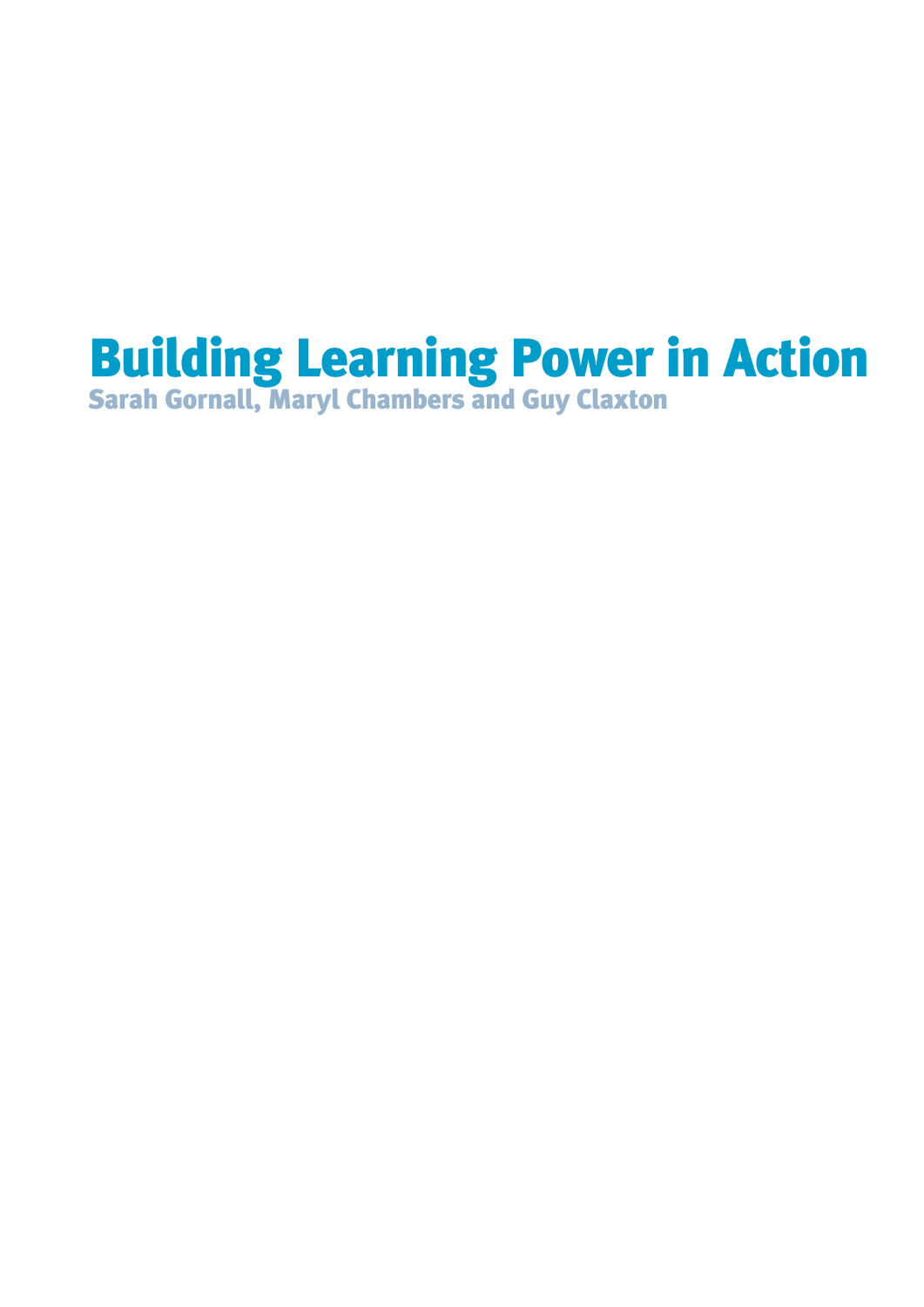# Preface

First published in Great Britain in 2005 by TLO Limited, Bristol.

Reprinted 2006, 2009, 2011, 2013.

The right of Sarah Gornall, Maryl Chambers and Guy Claxton to be identified as authors of this work has been asserted by them in accordance with the Copyright, Designs and Patents Act 1988.

Copyright © TLO Limited 2005

All rights reserved. No part of this publication may be reprinted, reproduced, transmitted, stored in an information retrieval system, or otherwise utilised in any form, or by any electronic, mechanical or other means, now known or hereinafter invented, including photocopying, scanning and recording, without the written permission of the publishers.

ISBN 978-1-901219-51-7

The Building Learning Power approach seems to be hitting the spot. As of October 2005, we have been asked to introduce BLP to teachers and headteachers from over three thousand schools across the UK, as well as in Brazil, Australia and New Zealand. In the UK, nine Local Authorities have committed themselves to encouraging the development of BLP across their schools, and appreciate its central role in realising the ambitions of *Every Child Matters*.

One of the main reasons for the success of the approach, so we are told, is that it marries principle and practice so well. On the one hand, thousands of teachers are fired up by the possibility of making all their students — not just those who are going to do well in their exams — into confident, capable, creative lifelong learners. They know that that, more than anything else, is what their students are going to need. And they know that this is possible for all students, so that 'inclusion' and 'personalisation' become realities.

On the other hand, they find that BLP is eminently practical. It offers a user-friendly language for talking about learning-to-learn that teachers, parents and even quite young children can easily make their own. And it offers a range of (as we put it) *'low-cost, low-risk, high-impact climate shifters'* — concrete, do-able things that quite quickly have tangible impact on young people's attitudes towards learning (and, incidentally, improve

their achievement).

Now we are in a position to put even more warm, living flesh on the bones of the BLP framework, by describing for you a range of real live examples where busy teachers have tried out some aspects of BLP, and been (to put it mildly) pleasantly surprised by the results — and encouraged to take another step … and another … and another. That is what this book provides. But it does more than that. It also unpicks some of these stories, and gives you a host of additional ideas about how you might achieve similar results.

If it works, do write or e-mail and let us know. Actually, do let us know even if you meet unanticipated snags! BLP is itself a living, learning enterprise, which relies to a huge extent on the willingness of teachers to experiment with small changes to the way they teach — and then to adjust what they do in the light of experience. We hope you will be willing to share the fruits of your experiments with us, as they ripen.

**Professor Guy Claxton** Programme Consultant, and chief inspiration, to TLO Limited for Building Learning Power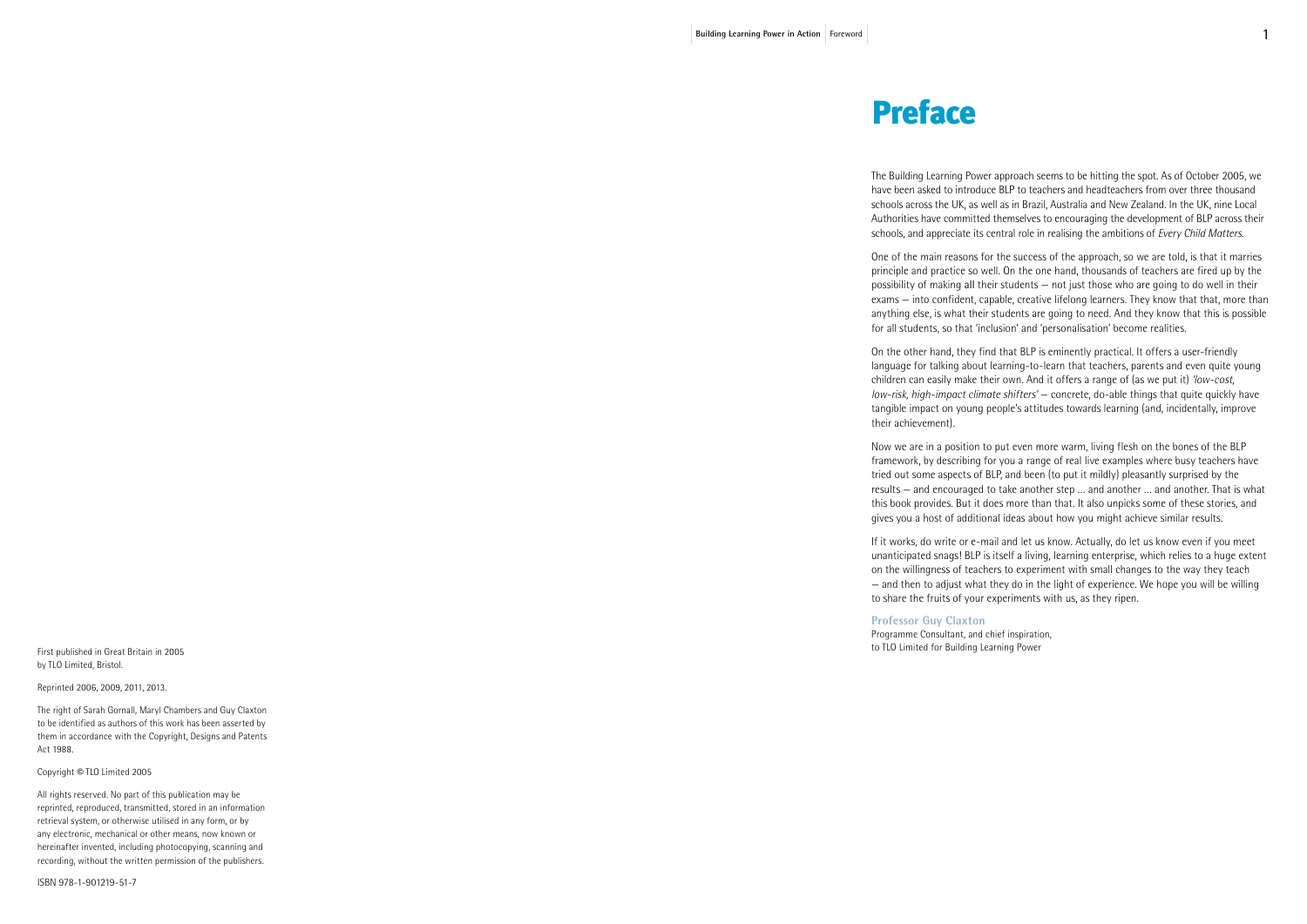# Authors



# Acknowledgements **Contents**

The authors would like to thank the following schools for their welcome and help in gathering the information in this book. It has been an inspiration to visit them, and their case studies stand as testimony to their commitment and resourcefulness:

Cabot Primary, The City Academy Bristol, Hannah More Primary, St James and St Agnes Nursery, Sefton Park Infants, The Limes Nursery (Bristol); Burrington C of E Primary, Golden Valley Primary, St Nicholas Chantry Primary (North Somerset); Newton Farm First and Middle, Park High School (Harrow); Mosborough Primary, Whiteways Junior (Sheffield); St Vigor and St John C of E Primary (Somerset); The High Arcal School (Dudley); Widecombe in the Moor Primary (Devon); Neston Primary (Wiltshire).

We are also grateful to a number of other schools for sharing particular activities that they are using to develop students' learning power, which have added to the range and interest of the book: Monnow Primary (Newport, Gwent); Broomhill Infants (Sheffield); St Werburghs Primary (Bristol).

## **Building Resource**

We owe particular thanks to a number of sparkling members of the teaching profession who have given generously of their time and shared their ideas. Without them, this book could never have been written:

- **Imagining**
- **Reasoning . . . .**
- **Capitalising** . .

## **Building Reflectiv**

- **Planning** . .**32 Revising . . . . . .**
- **Distilling** . **36**
- **Meta-learning**

# **Building Reciproci**

Sharon Anderson, Bob Bailey, Rosemary Bailey, Nick Banwell, Jane Bartholomew, Lindsay Baxter, Gill Bland, Mike Broad, Jenny Bright, Carmen Cadwgan, Anne Chambers, Heather Churchill, Dave Cooke, Anna Cutting, Armando di Finizio, Lucy Driver, Karen Farmer, Gill Fleming, Steve Heal, Jo Hopkinson, Malie Kanathigoda, Jan Lonsdale, Mandy King, Rachel Mackay, Jo Manson, Lisa Middle, Linda Nicholson, Sue Ramsay, Natasha Reeves, Alison Russé, Jo Scargill, Clare Smith, Norbert Stricker, Emma Strickland, Brian Summerhays, Julian Swindale, Jan Thompson, Julia Timlin, Morag Wilby, Kharis Wilkins.

It has also helped enormously to be able to share ideas with Lesley Millard, Diane Stokes, Mererid Stone and Hugh Thomas.

### **Introduction**

### **Building Resilience**

| <b>Building Resilience</b>                                                                                     |  |
|----------------------------------------------------------------------------------------------------------------|--|
|                                                                                                                |  |
| Managing Distractions Managing and Managing Distractions and Managing and Managing and Managing and Managing a |  |
|                                                                                                                |  |
|                                                                                                                |  |
| <b>Building Resourcefulness</b>                                                                                |  |
|                                                                                                                |  |
|                                                                                                                |  |
|                                                                                                                |  |
|                                                                                                                |  |
|                                                                                                                |  |
| <b>Building Reflectiveness</b>                                                                                 |  |
|                                                                                                                |  |
|                                                                                                                |  |
|                                                                                                                |  |
|                                                                                                                |  |
| <b>Building Reciprocity</b>                                                                                    |  |
|                                                                                                                |  |
|                                                                                                                |  |
| Empathy and Listening Manuscript and Superintending 46                                                         |  |
|                                                                                                                |  |
| Putting learning power back together 50                                                                        |  |
|                                                                                                                |  |
|                                                                                                                |  |
|                                                                                                                |  |

Sarah Gornall has wide-ranging experience in education, leadership and training. She has taught teenagers and adults, been a secondary school Deputy Head and Chair of a primary school governing body. As Director of Bristol Education Action Zone, she drew together partners from schools, businesses, arts and regeneration initiatives to enrich learning for young people and raise attainment in an ethnically diverse and socially challenging area. Since May 2005 Sarah has been working as a freelance coach, trainer and facilitator with a particular interest in leadership, change management and new approaches to learning. *Building Learning Power in Action* is her first book.

Maryl Chambers has spearheaded the development of TLO Limited's Building Learning Power programme, helping to bring Guy Claxton's ground-breaking work to schools and teachers. Maryl is one of

the founders of TLO, where she has applied her wide experience of designing learning-focused training to creating and developing the innovative programmes for which the company is renowned. She is co-author of many of TLO's publications.

Guy Claxton is an internationally acclaimed writer, consultant, lecturer and academic, specialising in creativity, education and the mind. He is Visiting Professor of Learning Science at the University of Bristol's Graduate School of Education, and a Fellow of the British Psychological Society. He has written extensively on subjects from creative thinking to Buddhism, by way of the uses and value of uncertainty in learning, and what it is that makes people effective lifelong learners.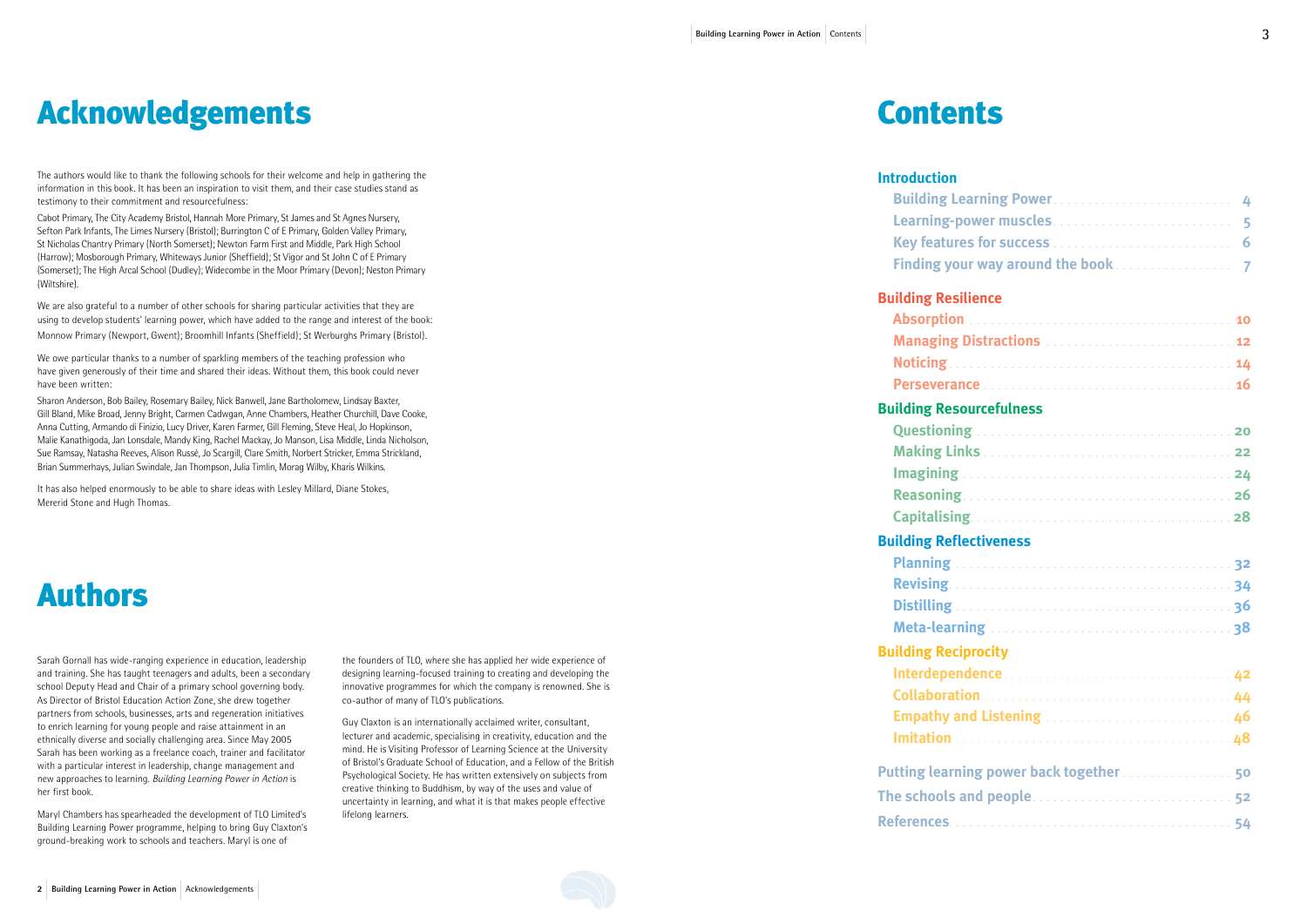# Building Learning Power





#### **Everyone's talking about it**

It seems that everyone is talking about learning — lifelong learning, learning to learn, Primary learning networks, Networked Learning Communities, learning conversations, to name just a few. Learning has become a central strand of DfES initiatives, Ofsted inspections, and NCSL strategies. Learning in the world of education has, at last, become a common enthusiasm.

#### **Moving on in learning to learn**

An enthusiasm for better learning has motivated teachers for a long time. In attempting to help students learn more or learn better, we tried to understand learning styles, multiple intelligences, learning modalities, and the like. In attempting to help students improve their organisation of knowledge or the effectiveness of their memory we used practical tools like spider diagrams, mnemonics, and other study skills. These approaches have laid the ground for a deeper, more permanent set of approaches, whose aim is to get beyond learning more, or learning better, to helping students to help themselves become better learners.

#### **What is learning power?**

One of these approaches, known as Building Learning Power, was created by Guy Claxton. This maps the territory of learning and shows the different elements of all-round learning fitness. Professor Claxton suggests that there are four major learning dispositions: *Resilience*, the disposition to attend to learning and persist under difficulties; *Resourcefulness*, the disposition to deploy a variety of learning strategies; *Reflectiveness*, the disposition to think about learning and about oneself as a developing learner; and *Reciprocity*, the disposition to learn with and from others. These dispositions are inherent in us all. They are not fixed at birth, or when we leave school; they can be developed by everyone regardless of 'ability', social background or age. There are no limits to extending our learning power.

We might think of the dispositions as being like groups of 'learning muscles'. Just as we can build our physical muscles with the right kinds of exercise, so we can exercise our learning muscles to develop their strength and stamina. Each of the dispositions  $-$  the four R's  $-$  is made up of a number of learning behaviours, which we call capacities. These are summarised on the page opposite. Because the learning capacities are quite specific in nature, they can be individually trained, nurtured and exercised. On the other

hand, when these learning muscles are not exercised, through lack of opportunity or encouragement, they can so easily wither and fall into disuse.

#### **Self-awareness as learners**

A central concern of Building Learning Power is with enabling students to become more self-aware as learners, to develop the habits of a successful learner, and to appreciate that they can continually improve those habits. In this approach, teachers and students together generate knowledge about their learning, and produce a stream of ever more fertile ideas about their own ability to be independent learners. The ultimate goal is what has been called *portable learning power* — the ability to learn what we need to in whatever circumstances we may find ourselves.

#### **No flat-packs**

Knowing how to manage yourself in the give and take of a collaborative venture, respecting and recognising other viewpoints; adding to and drawing from the strength of teams.

The approach, as pioneered by Guy Claxton and TLO, does not aim to provide teachers with neat boxes of resources that can be assembled into set lessons by following sheets of step-by-step instructions. Teachers, classroom assistants, learning mentors, behaviour management consultants, governors, and many others have joined together in TLO courses to understand the principles of the approach, to develop learning enquiries, to reflect on their learning, and to relish the opportunity to put creativity back into teaching. A small proportion of the schools which have started building learning power in their classrooms have agreed to take a risk and share their learning in progress through this book. We hope their adventurous spirit will encourage others to take up the approach.

#### **A great start**

Building Learning Power is still near the beginning of a long journey. Its common-sense principles belie a sophistication in teaching behaviours that may take years to perfect. Teachers, though, are excited by, and enjoying, the journey. They are already reporting changes in student behaviour — increased motivation, fewer behaviour problems, and a far greater enthusiasm for learning. They are also reporting leaps in students' attainment, and an eagerness in themselves to remain in the profession.

## **The Learning-Power Dispositions**

**Resilience** The emotional aspects of learning **Feeling**

#### **Absorption**

Being able to lose yourself in learning — becoming absorbed in what you are doing; rapt and attentive, in a state of 'flow'.

#### **Managing Distractions**

Recognising and reducing distractions; knowing when to walk away and refresh yourself. Creating your own best environment for learning.

#### **Noticing**

Perceiving subtle nuances, patterns and details in experience.

#### **Perseverance**

Keeping going on in the face of difficulties, channelling the energy of frustration productively. Knowing what a slow and uncertain process learning often is.

**Resourcefulness** The cognitive aspects of learning **Thinking**

**Questioning** Asking questions of yourself and others. Being curious and playful with ideas — delving beneath the surface of things.

**Making Links** Seeing connections between disparate events and experiences — building patterns — weaving a web of understanding.

**Imagining** Using your imagination and intuition to put yourself through new experiences or to explore possibilities. Wondering *What if ...?*

# **Reasoning**

Calling up your logical and rational skills to work things out methodically and rigorously; constructing good arguments, and spotting the flaws in others'.

### **Capitalising**

Drawing on the full range of resources from the wider world —other people, books, the Internet, past experience, future opportunities ...

**Reflectiveness** The strategic aspects of learning

**Managing**

#### **Planning**

Thinking about where you are going, the action you are going to take, the time and resources you will need, and the obstacles you may encounter.

#### **Revising**

Being flexible, changing your plans in the light of different circumstances, monitoring and reviewing how things are going and seeing new opportunities.

#### **Distilling**

Looking at what is being learned — pulling out the essential features — carrying them forward to aid further learning; being your own learning coach.

#### **Meta-learning**

Knowing yourself as a learner — how you learn best; how to talk about the learning process.

**Reciprocity** The social aspects of learning

**Relating**

#### **Interdependence**

Knowing when it's appropriate to learn on your own or with others, and being able to stand your ground in debate.

#### **Collaboration**

#### **Empathy and Listening**

Contributing to others' experiences by listening to them to understand what they are really saying, and putting yourself in their shoes.

#### **Imitation**

Constructively adopting methods, habits or values from other people whom you observe.

# Learning-power muscles

# **The Learning-Power Capacities**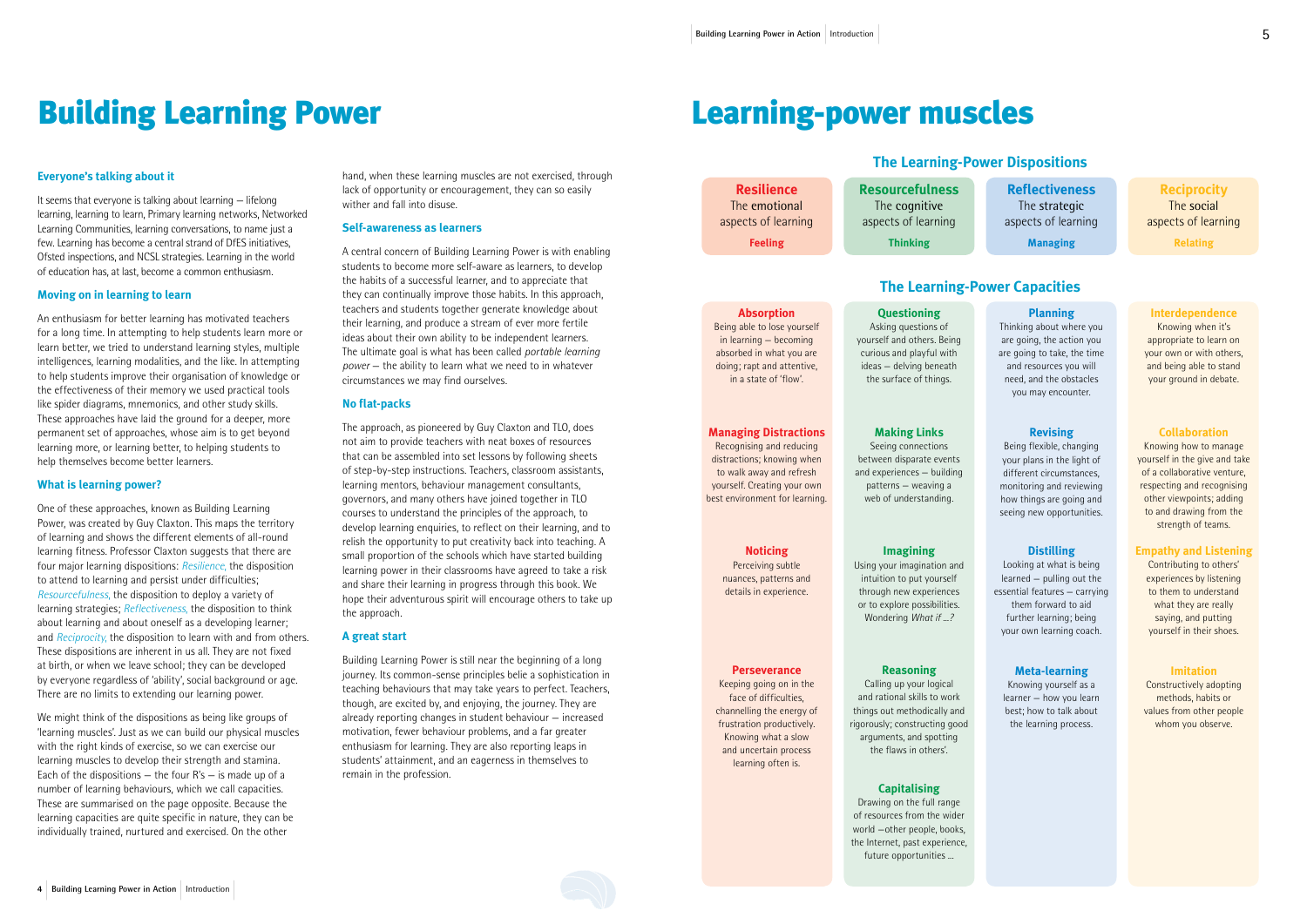The language also helps in managing behaviour  $-$  e.g. a teacher may enquire what a student is reflecting on when gazing out of a window. Quarrels between students may be dispelled by a teacher commenting on how, a few minutes



#### **Ethos**

The whole school ethos is one of encouraging success and building aspirations. All staff have high expectations of students, whatever their backgrounds, believing that everyone has something to offer and the capability of rising to a challenge. They reinforce this by encouraging students to reflect on how and why a success, however large or small, has been achieved.

#### **Learning focus in the classroom**

Staff specifically plan for learning in the classroom. They frequently talk about the learning process, and seize on reallife situations as prompts to discuss learning-power capacities. They 'go with' the learning, following students' absorption rather than artificially stopping the learning to follow a lesson plan. They take time to explore with students, and encourage imagination and experimentation. They recognise that if students are excited and involved they will learn more.

#### **Teachers as learners**

Teachers are excited by, and have fun with, learning power, and this enthusiasm communicates itself to students. Staffroom talk centres on learning, and in parallel with their students, staff reflect on their own learning processes and support each other in them. Within this supportive climate, staff are willing to take risks, experiment with new approaches and technology, and learn from their practice.

#### **A common language for learning**

There is a common language for learning across the school. The language is used in all classrooms, with all ages of students, and also with parents. This helps everyone to talk about and understand learning to learn. The understanding spills over into life outside school, where parents are able to reinforce the ideas by using the same language with their children.

ago, they were collaborating well: sharing ideas, listening to each other, etc. This often leads to collaboration being resumed.

#### **Positive role models**

Staff model learning themselves. They share their own difficulties, frustrations and triumphs in learning. They admit they don't know the answers to some of the students' questions, and pursue new knowledge alongside them. They display being a vulnerable learner and, despite fears to the contrary, do not lose control of the learning or behaviour in the classroom. They model how to respond to others doing things well and how to use mistakes as a springboard for new learning.

#### **Teachers as coaches**

Teachers have shifted the emphasis of their style from teaching to coaching. They use questions skilfully to draw solutions out from students. They encourage students to ask questions of themselves and each other. They use open-ended language and activities, encouraging hypotheses. They ask *What could be?* questions and give students time to reflect and develop a deeper level of understanding. Many use the **GROW** model of coaching to structure learning conversations with students:

- What do you want to achieve? **G**oal
- What is it like now? **R**eality
- What possible routes could you take? **O**ptions
- What will you do, what help might you need? **W**hat next?

#### **Student ownership of learning**

Students engage in activities through discussion of possible strategies and joint ownership (with the teacher) of planning. Activities are structured so that students are given — or create for themselves — learning intentions, criteria for success, choice about the action to take, freedom to interpret information, encouragement to revise what they are doing, and time to draw out key learning (about both content and process).

# Key features for success **Finding your way around the book**

The following pages are devoted to illustrating how the learning capacities (muscles) can be developed in practice. Each double page features several ways of understanding and working with the capacity.

• **Case studies** from schools illustrate the capacity in action, how it is being recognised, nurtured and sustained. The stories featured vary in scale, from one type of activity in a subject-specific area of a secondary school, through whole-school approaches, to cross-phase learning conferences in a Networked Learning Community.

Although the case studies centre on one capacity each, they also illustrate how the development of one capacity moves swiftly and naturally to the development of others. This theme is taken up on pages 50–51 to show how capacities blend and weave together to form a tapestry of learning.

• **Activities** to nurture the capacity are included to extend the scope of examples of what teachers are doing. The lists of activities are far from complete. The creativity of teachers runs far beyond what we could fit on the page.

The activities should not be seen as a BLP curriculum: there is no such thing.

These are things that teachers have tried which highlighted the learning muscle and help to exercise it. In using any such activities students need to be aware of their purpose, to know which muscles they are giving a work-out.

- **Language** to encourage the capacity. Here we offer a variety of questions and statements which teachers and parents might use to highlight, explore and strengthen the learning muscles.
- Finally we have included **quotes** from students and teachers as they told us about what they were doing. Some of the statements are self-evident and profound, others are intriguing, their meaning not immediately obvious. We leave you to interpret them to your own satisfaction.

*From the schools described in the following pages, and from other schools we have visited in our work with Building Learning Power, we have noticed and distilled some key features which they all display and which contribute to their success in building learning power.* 

*Some of these features were in place in the schools before teachers experimented with learning power; some have developed as a result of that experimentation. Whatever their origin, they characterise and sustain a culture of continuous learning for both teachers and students.*

Activities that might give the learning muscle a work-out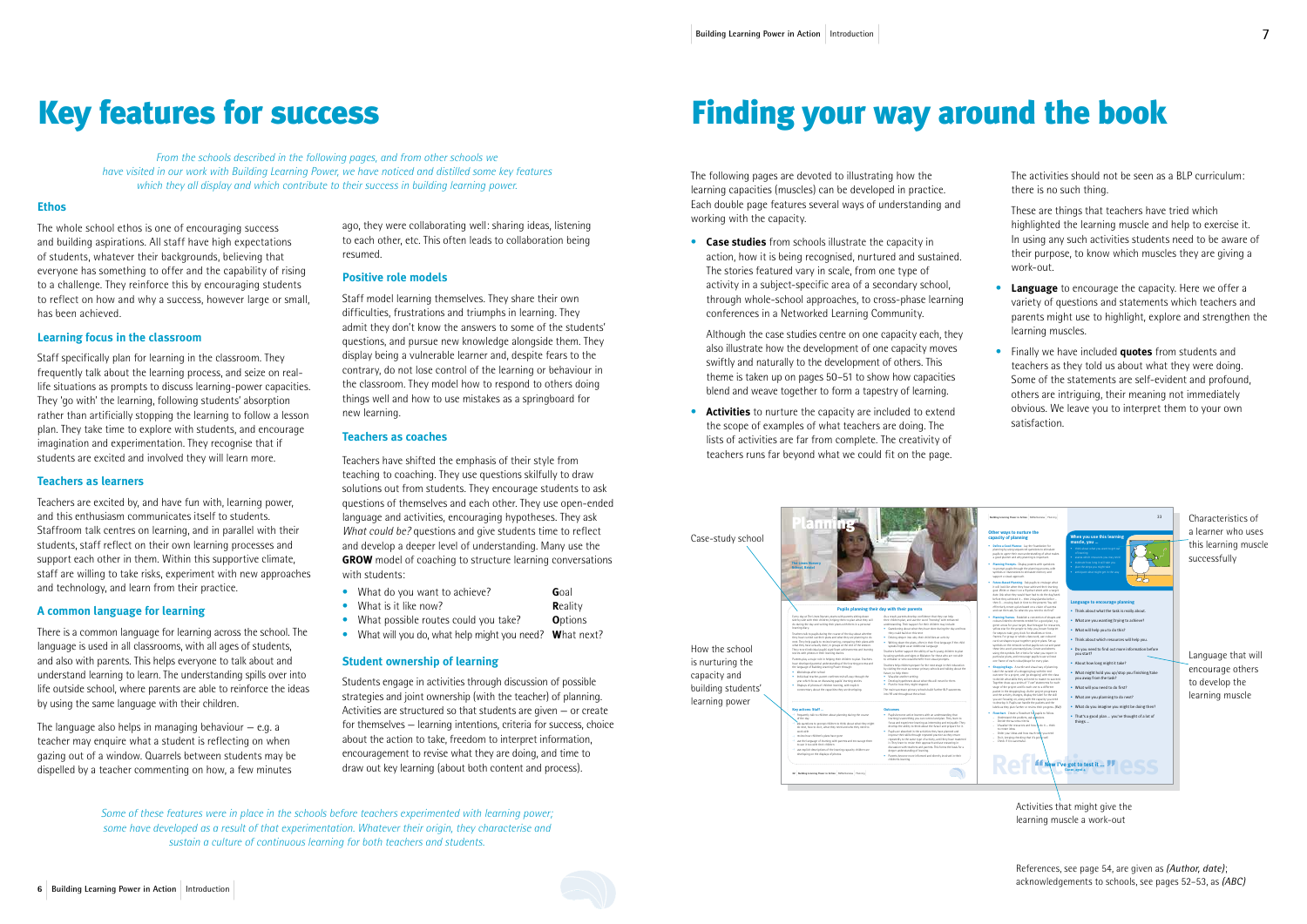

# Building Resilience

being ready, willing and able to lock on to learning

**Absorption flow; the pleasure of being rapt in learning**

**Managing Distractions recognising and reducing interruptions**

**Noticing really sensing what's out there**

**Perseverance stickability; tolerating the feelings of learning**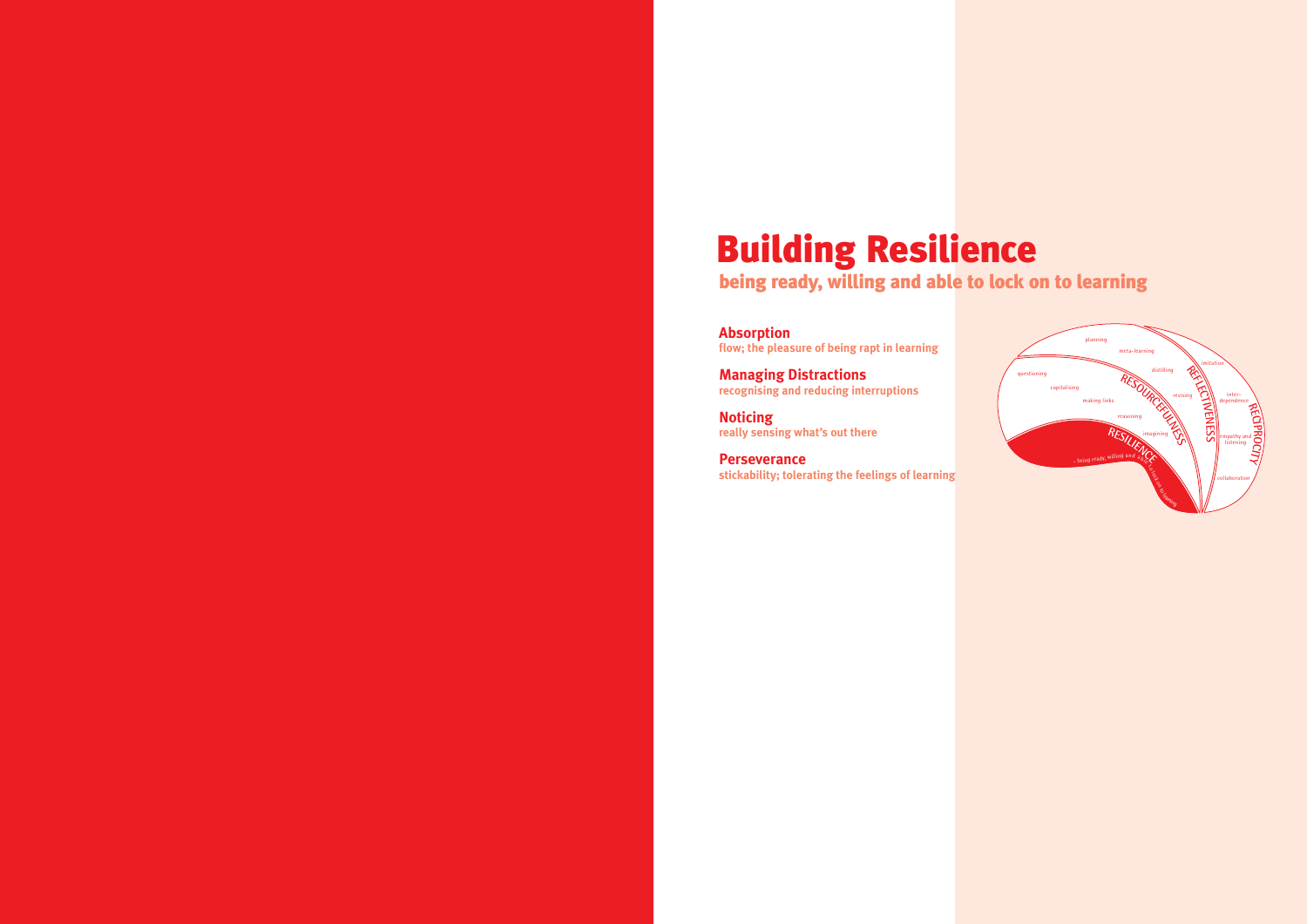

## **Other ways to nurture the capacity of being absorbed**

- **Class Direction.** Use students' questions to direct the exploration of a topic. Ask what they know already and what more they would like to find out. Engage them in planning how to find out information, review their progress, refocus their enquiry, and share the knowledge they gain. This will engage their creativity, stimulate the spirit of enquiry and create a sense of ownership — all of which encourage absorption.
- **Big Questions.** Pursue questions which are difficult to answer, encourage speculation, or call for finding new information. Seize opportunities to learn alongside the class, where you as teacher do not know everything about the subject yet either, using *could be* and *I wonder if* language, sharing your own learning process, and encouraging pupils to take the lead when possible. *"If humans didn't exist, what would happen to the earth?"*
- **Conundrums.** Give pupils puzzling situations and problems to work out for fun, developing their ability to question and think laterally. Vary the levels from the short and jokey *"How many ... does it take to change a light bulb?"* through riddles and puzzles which require thinking outside the box *"A man is born in 1939 and dies in 1904, aged 35. How can this be?"* to longer and more complex ones. Encourage pupils to make up conundrums themselves. Discuss how they feel when they tackle problems which do not seem to have a logical or immediate answer, and why jokes and puzzles engage their interest.
- **Mine Identity.** Shape projects to allow pupils to explore themselves, their interests, their learning styles, their roots. Discuss whether the way you learn, culture, or gender affects absorption. Ask pupils to generate ideas on how to increase engagement when topics do not seem immediately appealing.
- **Raptometer.** Make a scale on the classroom wall to indicate degrees of absorption. Pupils or adult observers (e.g. Teacher Training student, Teaching Assistant) observe groups and/or individuals as they are working and move a label with a pupil's name or picture up and down the scale according to how absorbed they perceive individuals are. Use as a prompt for discussion about how pupils have become absorbed at different stages of lesson, what the characteristics of absorption are, how to be more absorbed in the flow and how to avoid distractions. *(CAB)*
- You look as though you're really enjoying puzzling over that …
- I wonder if you do anything differently when you're really engaged in what you're doing?
- What do you really like doing? What makes you able to get so absorbed in it?
- What did it feel like last time you got really into something?
- What do you think might have made you feel like that?
- What do you think might help you feel like that again?
- What do you like about ...? What would make you like … in the same sort of way?
- What can you find out about ... that would help you enjoy it?
- It feels good when you get right into an activity.



- Teachers across the school use BLP language and objectives. have high expectations, and communicate both enjoyment and excitement as they get locked onto learning alongside the children. They frequently refer to displays of the learning capacities.
- Both teachers and pupils notice learning behaviour and comment on it. So when a child is deeply involved in learning, the teacher may point it out to the rest of the class. Pupils then develop a more vivid awareness of what absorption looks like and can use that awareness to develop their own absorption muscle.

## **Language to encourage absorption**

- $\rightarrow$  go with the learning and follow absorption. Where possible, they don't stop a lesson arbitrarily because of the time or a projected move to the next topic. They take time to explore and to allow the children to develop their interest fully
- $\rightarrow$  enjoy learning themselves; they try out new approaches and new technology, and communicate a sense of awe, wonder and excitement from what they are doing themselves; they recognise that if children are excited, they will learn more
- **<sup>&</sup>gt;** engage the children in activities through discussion of possible strategies and joint ownership of planning
- **<sup>&</sup>gt;** make 'what good learners do' explicit to children and treat learning as a reward in itself; they value ideas
- $\rightarrow$  find new ways to re-interpret their knowledge of Building Learning Power to pupils, parents and governors, deepening their own understanding as they do so.

## **When you use this learning muscle, you …**

- become engrossed in what you are doing • may not be aware of the passing of time • find being absorbed satisfying and
- rewarding • like the feeling of being stretched in
	- your learning



# DSOM

**Burrington C of E Primary School, North Somerset**

Burrington Primary nestles against the Mendip Hills and attracts pupils from outlying farms and villages. It is a small school, where learning is treated as a reward in itself.

Learning has a high profile throughout the school and there is a very wide range of enrichment activities so that children can follow up their interests and satisfy their curiosity.

- Pupils have opportunities to talk about what they have learnt and how they have learnt it in class, in assemblies and in learning conferences.
- They discuss their experiences of learning and the feelings associated with being a learner.
- Talking about absorption, pupils may comment on why they get involved (fun and enjoyment) and the way that being deeply absorbed makes them lose track of other things, such as the time.
- They use explicit strategies that they have developed together to manage distractions and to deepen their absorption when necessary.
- Teachers involve children in planning, both in terms of focus and how to find out what they need to know.
- Unusual projects, such as the Burrington Woodlice Hospital, engage interest and commitment because they originate with the pupils.

## **Key actions: Staff …**

#### **Outcomes**

- Pupils enjoy coming to school and learning. The Ofsted report in summer 2005 stated *"Pupils have outstanding attitudes to learning"*. Inspectors commented on the close causal link between the quality of teaching and the learning outcomes for the children, *"Very effective teaching results in pupils' excellent attitudes to learning."*
- Pupils achieve highly and make excellent progress against their targets. *"Each pupil assessed either met or surpassed targets expected of them." "Pupils with SEN and those who are higher attainers make good progress and achieve well."* (Ofsted report 2005)
- Teachers relax into the flow and get absorbed in the learning with the children. Their role changes from instructor to facilitator as pupils share what they have learnt and teach each other. They keep fresh, looking at things from new perspectives. They are enthused themselves.

# **Treating learning as a reward in itself**



Photograph courtesy of Burrington Primary School